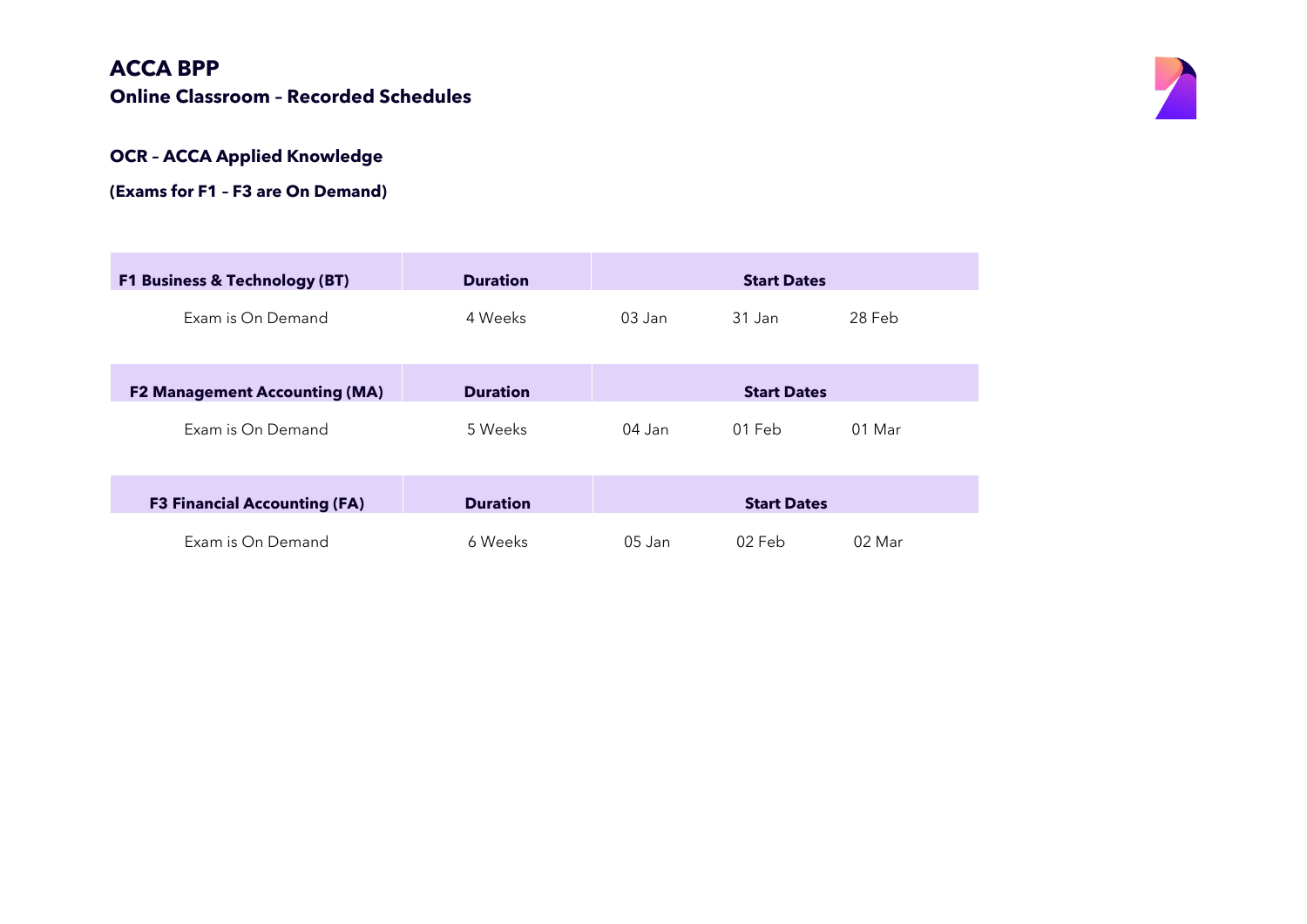## **ACCA BPP Online Classroom – Recorded Schedules**



# **OCR – ACCA Applied Skills**

| <b>F5 Performance Management (PM)</b> | <b>Duration</b>                       | <b>Start Dates</b> |        |
|---------------------------------------|---------------------------------------|--------------------|--------|
|                                       | Depending on Start<br>Date/ 6-8 Weeks | 13 Dec             | 24 Jan |
| <b>F7 Financial Reporting (FR)</b>    | <b>Duration</b>                       | <b>Start Dates</b> |        |
|                                       | Depending on Start<br>Date/ 6-8 Weeks | 13 Dec             | 24 Jan |
| <b>F8 Audit &amp; Assurance (AA)</b>  | <b>Duration</b>                       | <b>Start Dates</b> |        |
|                                       | Depending on Start<br>Date/ 6-8 Weeks | $13 \, \text{Dec}$ | 24 Jan |
| <b>F9 Financial Management (FM)</b>   | <b>Duration</b>                       | <b>Start Dates</b> |        |
|                                       | Depending on Start<br>Date/ 6-8 Weeks | 13 Dec             | 24 Jan |